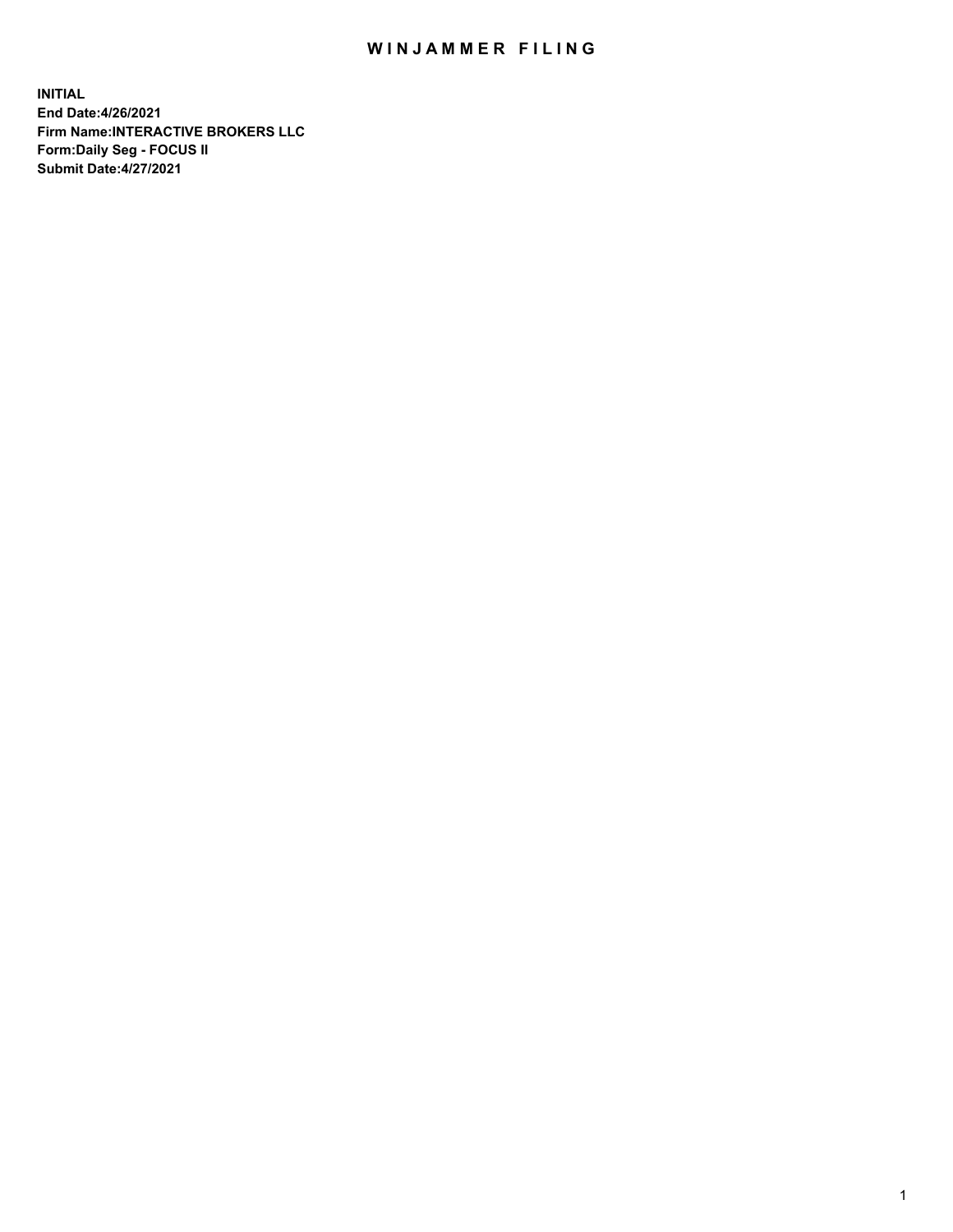**INITIAL End Date:4/26/2021 Firm Name:INTERACTIVE BROKERS LLC Form:Daily Seg - FOCUS II Submit Date:4/27/2021 Daily Segregation - Cover Page**

| Name of Company                                                                                                                                                                                                                                                                                                               | <b>INTERACTIVE BROKERS LLC</b>                                                            |  |
|-------------------------------------------------------------------------------------------------------------------------------------------------------------------------------------------------------------------------------------------------------------------------------------------------------------------------------|-------------------------------------------------------------------------------------------|--|
| <b>Contact Name</b>                                                                                                                                                                                                                                                                                                           | James Menicucci                                                                           |  |
| <b>Contact Phone Number</b>                                                                                                                                                                                                                                                                                                   | 203-618-8085                                                                              |  |
| <b>Contact Email Address</b>                                                                                                                                                                                                                                                                                                  | jmenicucci@interactivebrokers.c<br><u>om</u>                                              |  |
| FCM's Customer Segregated Funds Residual Interest Target (choose one):<br>a. Minimum dollar amount: ; or<br>b. Minimum percentage of customer segregated funds required:% ; or<br>c. Dollar amount range between: and; or<br>d. Percentage range of customer segregated funds required between: % and %.                      | $\overline{\mathbf{0}}$<br>0<br>155,000,000 245,000,000<br>0 <sub>0</sub>                 |  |
| FCM's Customer Secured Amount Funds Residual Interest Target (choose one):<br>a. Minimum dollar amount: ; or<br>b. Minimum percentage of customer secured funds required:%; or<br>c. Dollar amount range between: and; or<br>d. Percentage range of customer secured funds required between:% and%.                           | <u>0</u><br>$\overline{\mathbf{0}}$<br>80,000,000 120,000,000<br>00                       |  |
| FCM's Cleared Swaps Customer Collateral Residual Interest Target (choose one):<br>a. Minimum dollar amount: ; or<br>b. Minimum percentage of cleared swaps customer collateral required:%; or<br>c. Dollar amount range between: and; or<br>d. Percentage range of cleared swaps customer collateral required between:% and%. | <u>0</u><br>$\underline{\mathbf{0}}$<br>$\underline{0}$ $\underline{0}$<br>0 <sub>0</sub> |  |

Attach supporting documents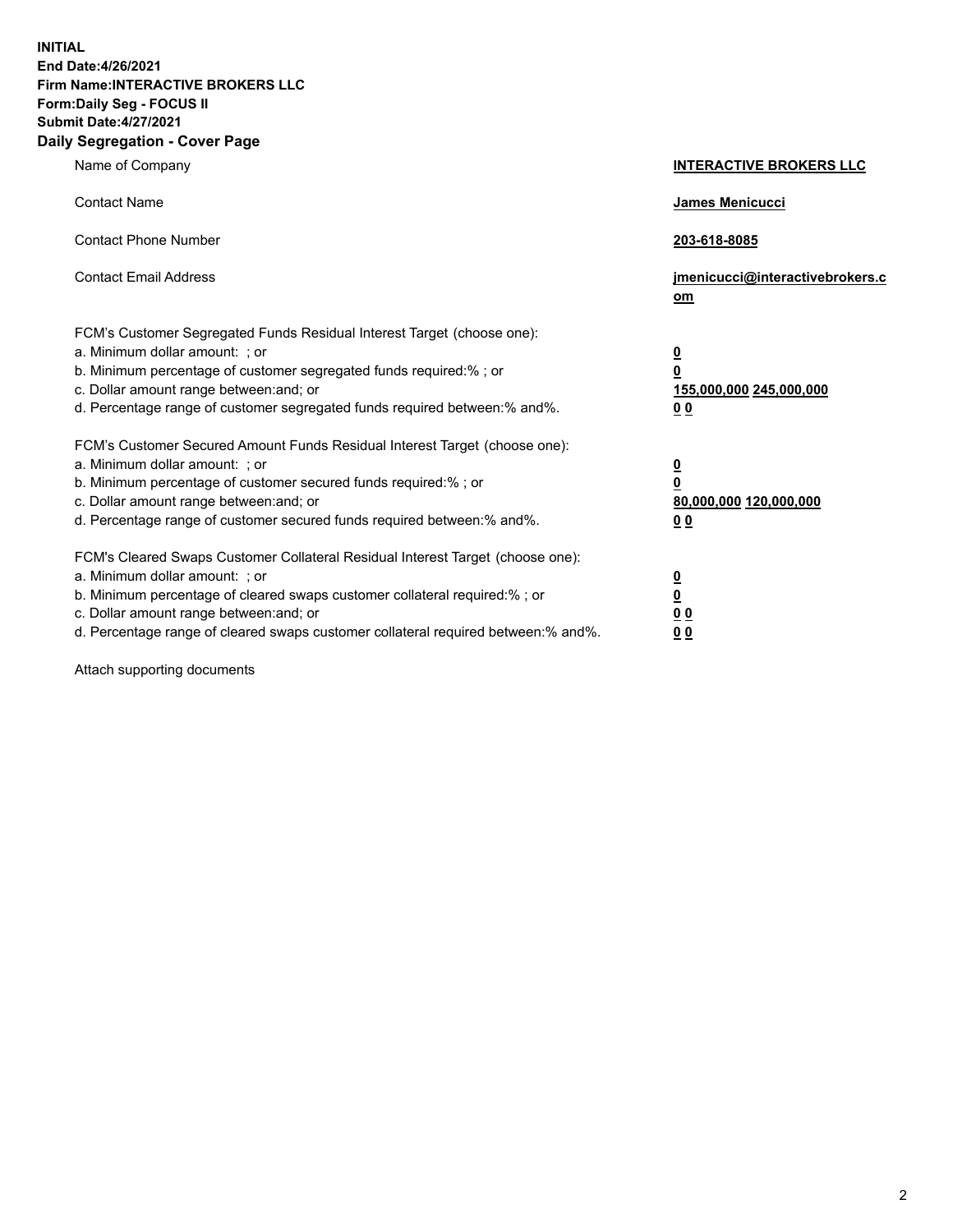**INITIAL End Date:4/26/2021 Firm Name:INTERACTIVE BROKERS LLC Form:Daily Seg - FOCUS II Submit Date:4/27/2021 Daily Segregation - Secured Amounts**

## Foreign Futures and Foreign Options Secured Amounts Amount required to be set aside pursuant to law, rule or regulation of a foreign government or a rule of a self-regulatory organization authorized thereunder **0** [7305] 1. Net ledger balance - Foreign Futures and Foreign Option Trading - All Customers A. Cash **482,173,984** [7315] B. Securities (at market) **0** [7317] 2. Net unrealized profit (loss) in open futures contracts traded on a foreign board of trade **10,883,920** [7325] 3. Exchange traded options a. Market value of open option contracts purchased on a foreign board of trade **94,954** [7335] b. Market value of open contracts granted (sold) on a foreign board of trade **-8,704** [7337] 4. Net equity (deficit) (add lines 1. 2. and 3.) **493,144,154** [7345] 5. Account liquidating to a deficit and account with a debit balances - gross amount **6,563** [7351] Less: amount offset by customer owned securities **0** [7352] **6,563** [7354] 6. Amount required to be set aside as the secured amount - Net Liquidating Equity Method (add lines 4 and 5) **493,150,717** [7355] 7. Greater of amount required to be set aside pursuant to foreign jurisdiction (above) or line 6. **493,150,717** [7360] FUNDS DEPOSITED IN SEPARATE REGULATION 30.7 ACCOUNTS 1. Cash in banks A. Banks located in the United States **88,213,839** [7500] B. Other banks qualified under Regulation 30.7 **0** [7520] **88,213,839** [7530] 2. Securities A. In safekeeping with banks located in the United States **299,997,000** [7540] B. In safekeeping with other banks qualified under Regulation 30.7 **0** [7560] **299,997,000** [7570] 3. Equities with registered futures commission merchants A. Cash **0** [7580] B. Securities **0** [7590] C. Unrealized gain (loss) on open futures contracts **0** [7600] D. Value of long option contracts **0** [7610] E. Value of short option contracts **0** [7615] **0** [7620] 4. Amounts held by clearing organizations of foreign boards of trade A. Cash **0** [7640] B. Securities **0** [7650] C. Amount due to (from) clearing organization - daily variation **0** [7660] D. Value of long option contracts **0** [7670] E. Value of short option contracts **0** [7675] **0** [7680] 5. Amounts held by members of foreign boards of trade A. Cash **242,614,922** [7700] B. Securities **0** [7710] C. Unrealized gain (loss) on open futures contracts **7,803,287** [7720] D. Value of long option contracts **94,954** [7730] E. Value of short option contracts **-8,704** [7735] **250,504,459** [7740] 6. Amounts with other depositories designated by a foreign board of trade **0** [7760] 7. Segregated funds on hand **0** [7765] 8. Total funds in separate section 30.7 accounts **638,715,298** [7770] 9. Excess (deficiency) Set Aside for Secured Amount (subtract line 7 Secured Statement Page 1 from Line 8) **145,564,581** [7380] 10. Management Target Amount for Excess funds in separate section 30.7 accounts **80,000,000** [7780] 11. Excess (deficiency) funds in separate 30.7 accounts over (under) Management Target **65,564,581** [7785]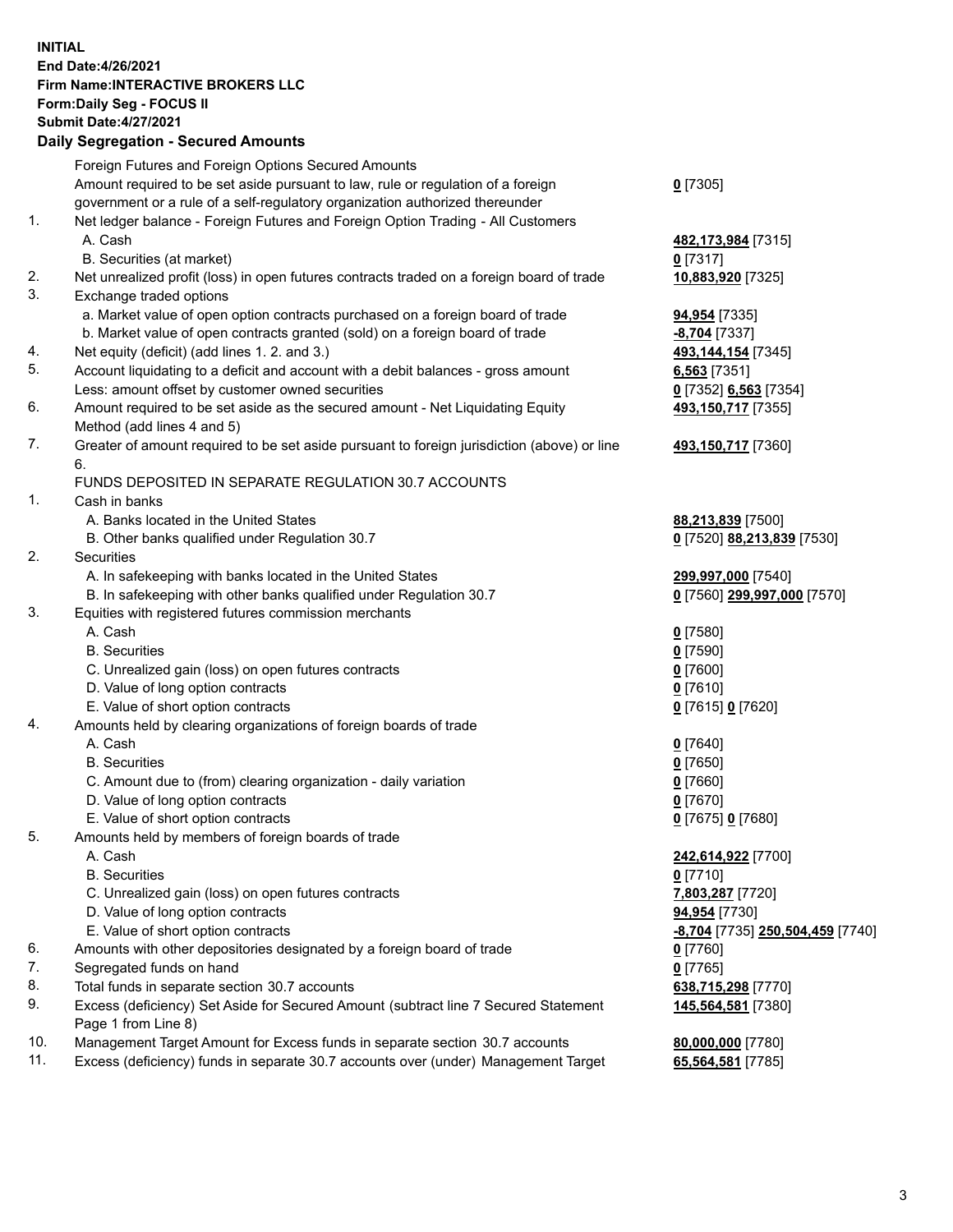**INITIAL End Date:4/26/2021 Firm Name:INTERACTIVE BROKERS LLC Form:Daily Seg - FOCUS II Submit Date:4/27/2021 Daily Segregation - Segregation Statement** SEGREGATION REQUIREMENTS(Section 4d(2) of the CEAct) 1. Net ledger balance A. Cash **6,467,195,684** [7010] B. Securities (at market) **0** [7020] 2. Net unrealized profit (loss) in open futures contracts traded on a contract market **275,902,928** [7030] 3. Exchange traded options A. Add market value of open option contracts purchased on a contract market **308,282,877** [7032] B. Deduct market value of open option contracts granted (sold) on a contract market **-251,727,045** [7033] 4. Net equity (deficit) (add lines 1, 2 and 3) **6,799,654,444** [7040] 5. Accounts liquidating to a deficit and accounts with debit balances - gross amount **1,307,730** [7045] Less: amount offset by customer securities **0** [7047] **1,307,730** [7050] 6. Amount required to be segregated (add lines 4 and 5) **6,800,962,174** [7060] FUNDS IN SEGREGATED ACCOUNTS 7. Deposited in segregated funds bank accounts A. Cash **1,381,705,563** [7070] B. Securities representing investments of customers' funds (at market) **3,249,973,000** [7080] C. Securities held for particular customers or option customers in lieu of cash (at market) **0** [7090] 8. Margins on deposit with derivatives clearing organizations of contract markets A. Cash **1,988,104,492** [7100] B. Securities representing investments of customers' funds (at market) **372,056,731** [7110] C. Securities held for particular customers or option customers in lieu of cash (at market) **0** [7120] 9. Net settlement from (to) derivatives clearing organizations of contract markets **20,270,924** [7130] 10. Exchange traded options A. Value of open long option contracts **308,217,329** [7132] B. Value of open short option contracts **-251,703,001** [7133] 11. Net equities with other FCMs A. Net liquidating equity **0** [7140] B. Securities representing investments of customers' funds (at market) **0** [7160] C. Securities held for particular customers or option customers in lieu of cash (at market) **0** [7170] 12. Segregated funds on hand **0** [7150] 13. Total amount in segregation (add lines 7 through 12) **7,068,625,038** [7180] 14. Excess (deficiency) funds in segregation (subtract line 6 from line 13) **267,662,864** [7190] 15. Management Target Amount for Excess funds in segregation **155,000,000** [7194] 16. Excess (deficiency) funds in segregation over (under) Management Target Amount **112,662,864** [7198]

Excess